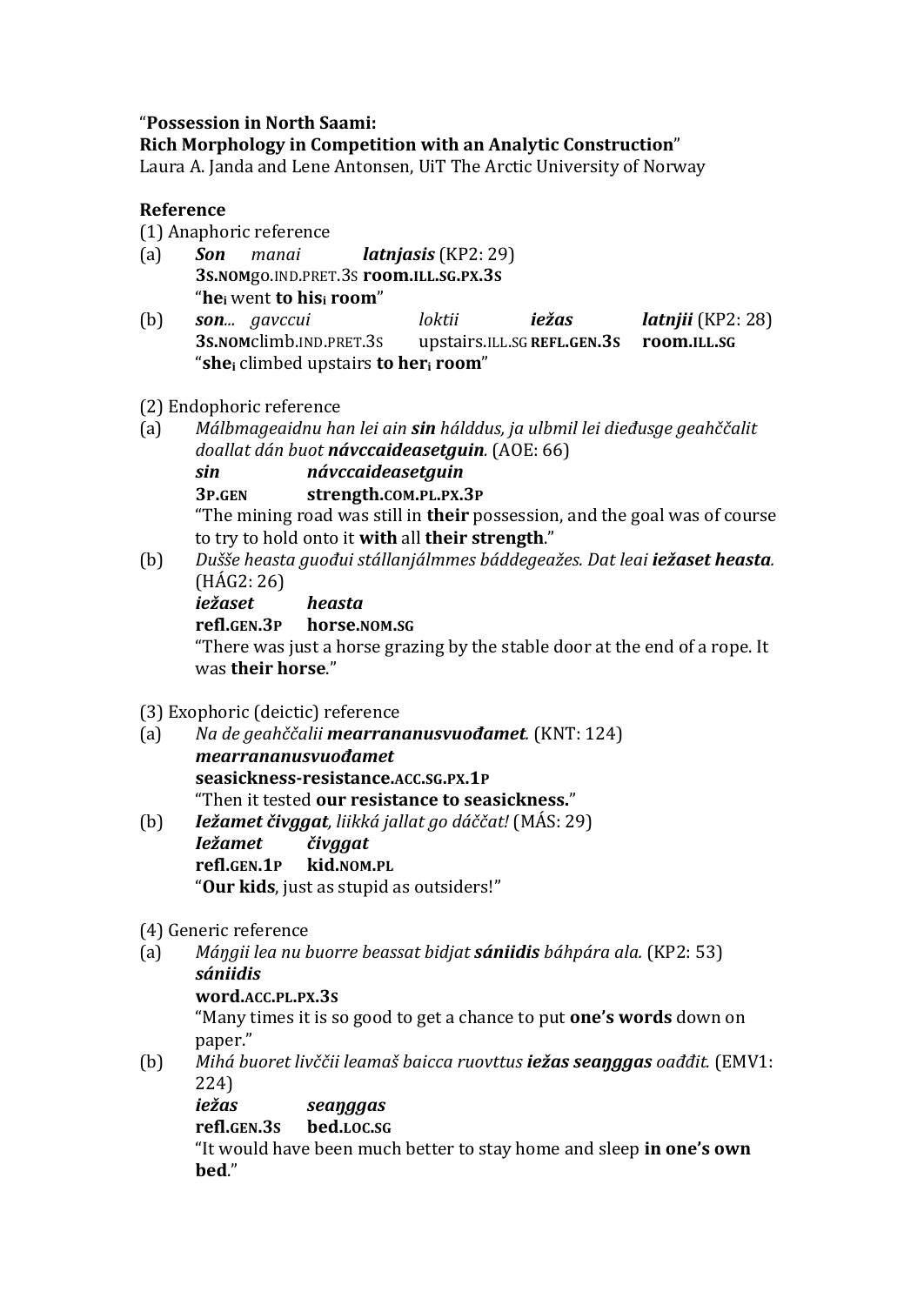#### **Possessum Case**

NOTE: Possessum in illative is illustrated in (1a-b), comitative (2a and 10b). (5) Possessum in accusative

- (a) *Loahpas son vuolggahii bártnis...* (NT) *son bártnis* **3S.NOMson.ACC.SG.PX.3S** "Finally **he** sent **his son**..."
- (b) *Mun vuolggahan iežan ráhkis bártni.* (NT) *Mun iežan bártni* **1S.NOMREFL.GEN.1S son.ACC.SG** "**I** send **my** dear **son**."
- (6) Possessum in genitive
- (a) *Ari* lei jo beaivit jávkan **skihpáriiddis** lusa gillái. (KP S: 146) *Ari skihpáriiddis* **Ari.NOM.SG friend.GEN.PL.PX.3S** "During the day **Ari** went off to the village to see **his friends**."
- (b) *Mana dan iežat eŋgela lusa.* (EMV-Ká) *Mana iežat eŋgela* go.IMPER.2S REFL.GEN.2S angel.GEN.SG "**Go** to **your angel**."
- (7) Possessum in locative
- (a) *Dalle ehpet oaččo bálkká áhčisteattet guhte lea almmis .* (NT) *ehpet áhčisteattet* **neg.2P father.LOC.SG.PX.2P** "Thus **you will not** receive the reward **from your father** who is in heaven."
- (b) *Kátjá lei dál boahtán luoddaerrui iežas eallimis.* (EMV-Ká) *Kátjá iežas eallimis.*  **Kátjá.NOM.SG REFL.GEN.3S life.LOC.SG**  "Now Kátjá had come to a crossroad in her life."
- (8) Possessum in nominative
- (a) *Máhttájeaddji ii leat stuorit go oahpaheaddjis...* (NT) *Máhttájeaddji oahpaheaddjis* **Disciple.NOM.SG teacher.NOM.SG.PX.3S** "**The disciple** is not greater than **his teacher...**"
- (b = 2b) *Dat leai iežaset heasta.* (HÁG2: 26) *iežaset heasta* **refl.GEN.3P horse.NOM.SG** "It was **their horse**."
- (9) Possessum in essive
- (a) *son ii dahkan duojášii oččodeamen aivve Maria beallinis* (AL: 45) *son beallinis* 3S.NOM side.ESS.PX.3S "**he** didn't even get Maria to always be **on his side**"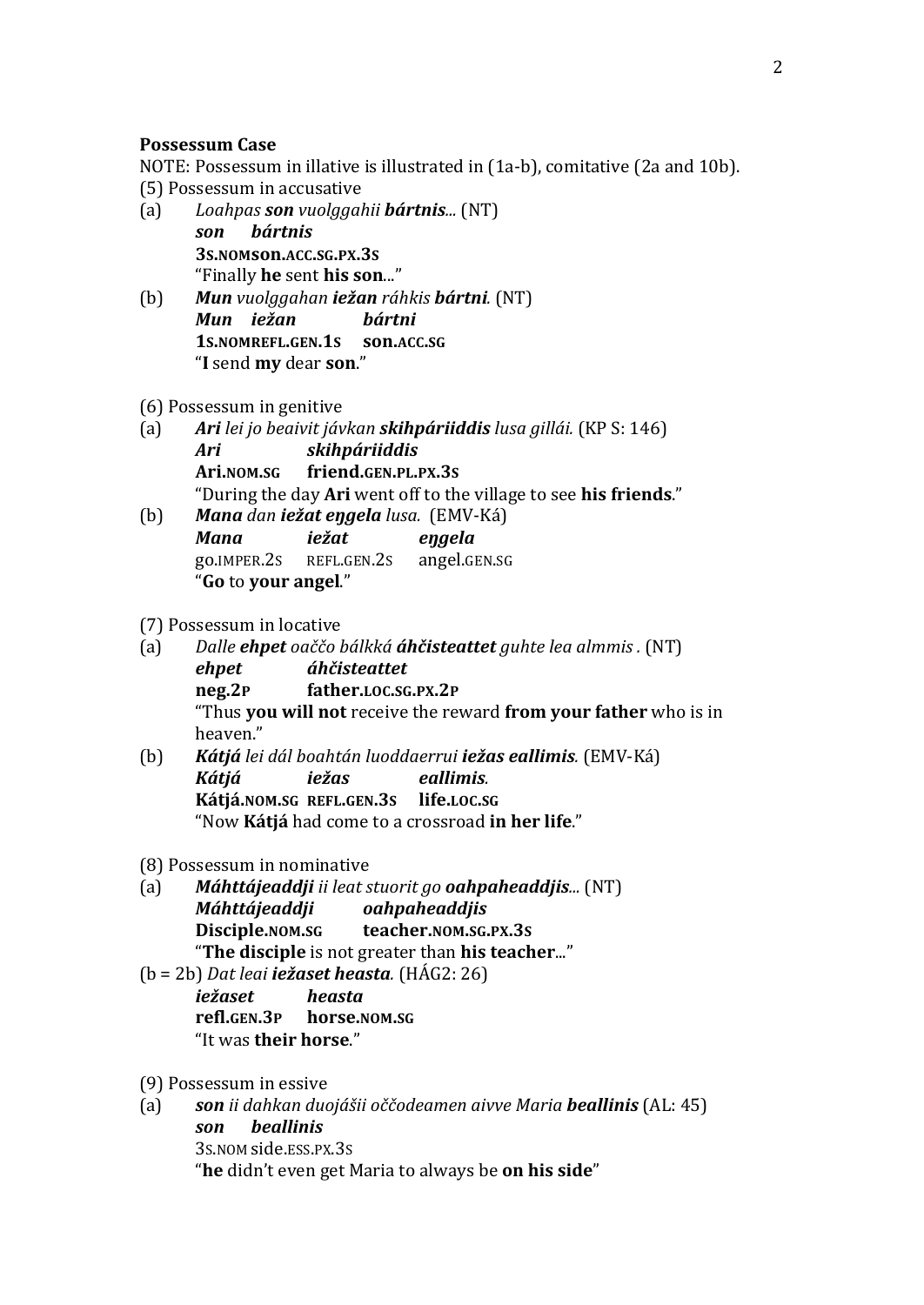(b) *Mu lei váttis dovdat su iežan áhččin.* (JÁV1: 39) *Mu iežan áhččin* 1S.GEN REFL.GEN.1S father.ESS "It was hard for **me** to acknowledge him **as my father**."

### **Possessum Case**

NOTE: Genitive marking of the possessor for the two constructions is illustrated in examples  $(2a)$  and  $(9b)$ .

(10) Possessor in accusative

- (a) *Son čuovui Kátjá latnjasis*... (EMV-Ká) *Kátjá latnjasis* **Katja.ACC.SG room.ILL.SG.PX.3S** "He followed **Katja to her room...**"
- (b) *Oaidnit Biera ja Máret Láillá, Ken Thomasa iežas nieiddain – vázzime giehtalaga bálgáid mielde...* (EMV-Ká) *Ken Thomasa iežas nieiddain* **Ken Thomas.ACC.SG REFL.GEN.3S girl.COM.SG** 'To see Biera and Máret Láilá and **Ken Thomas with his girlfriend**, walking hand in hand along the path..."

#### (11) Possessor in illative

- (a) *Birggehii lei hui lossat čuovvut bártnis duššálaš eallima.* (JÁV-Á2) *Birggehii bártnis* **Birget.ILL.SG son.GEN.SG.PX.3S** 'It was very hard **for Birget** to follow **her son's** trivial life.'
- (b) *Go sii ledje bilkidan su, de nulle sus soalddátbiktasa ja cogge sutnje fas iežas biktasiid.* (NT) *sutnje iežas biktasiid* **3S.ILL REFL.GEN.3S clothes.ACC.PL** "When they had tormented him, they took off of him the soldier's clothes and put **on him** again **his own clothes**."

(12) Possessor in locative

- (a) *Sus lei ollu maid áiggui olbmásis muitalit.* (EMV-Čá) *Sus olbmásis* **3S.LOC friend.ILL.SG.PX.3S 'She** had [lit. 'at her there was'] a lot of things to tell **her friend.'**
- (b) *Sus ii lean miella vuolgit iežas váivves latnjii vel, ...* (EMV-Ká) *Sus iežas latnjii* **3S.LOC REFL.GEN.3S room.ILL.SG** "**She** didn't feel like [lit. 'at her was not mood'] going **to her** sorry **room...**"